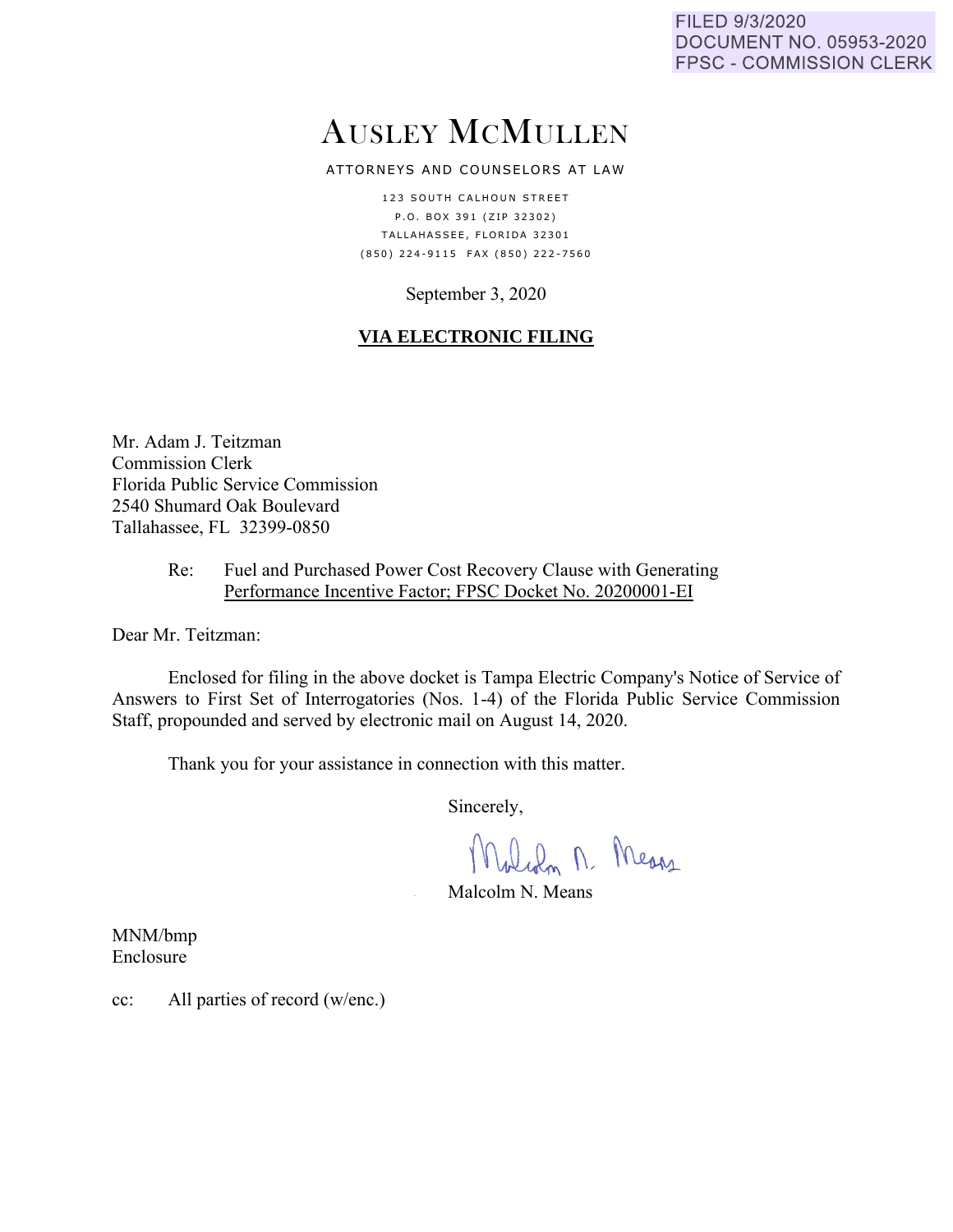#### BEFORE THE FLORIDA PUBLIC SERVICE COMMISSION

In re: Fuel and Purchased Power Cost Recovery Clause (a) The Cost Recovery Clause (b) and  $\overline{DOCKET NO. 20200001-EI}$ and Generating Performance ) Incentive Factor. (a) (b) FILED: September 3, 2020  $\qquad \qquad )$ 

#### **TAMPA ELECTRIC COMPANY'S NOTICE OF SERVICE OF ANSWERS TO FIRST SET OF INTERROGATORIES (NOS. 1-4) OF THE FLORIDA PUBLIC SERVICE COMMISSION STAFF**

Tampa Electric Company has this date furnished via email to Suzanne Brownless, Special Counsel, Office of General Counsel, Florida Public Service Commission, 2540 Shumard Oak Blvd., Tallahassee, FL 32399-0850, its Answers to Staff's First Set of Interrogatories (Nos. 1-4), propounded and served by electronic mail on August 14, 2020.

DATED this 3rd day of September 2020.

Respectfully submitted,

Molian M. Means  $\mathcal{L}$  , and the set of the set of the set of the set of the set of the set of the set of the set of the set of the set of the set of the set of the set of the set of the set of the set of the set of the set of the set

JAMES D. BEASLEY jbeasley@ausley.com J. JEFFRY WAHLEN jwahlen@ausley.com MALCOLM N. MEANS mmeans@ausley.com Ausley McMullen Post Office Box 391 Tallahassee, FL 32302 (850) 224-9115

ATTORNEYS FOR TAMPA ELECTRIC COMPANY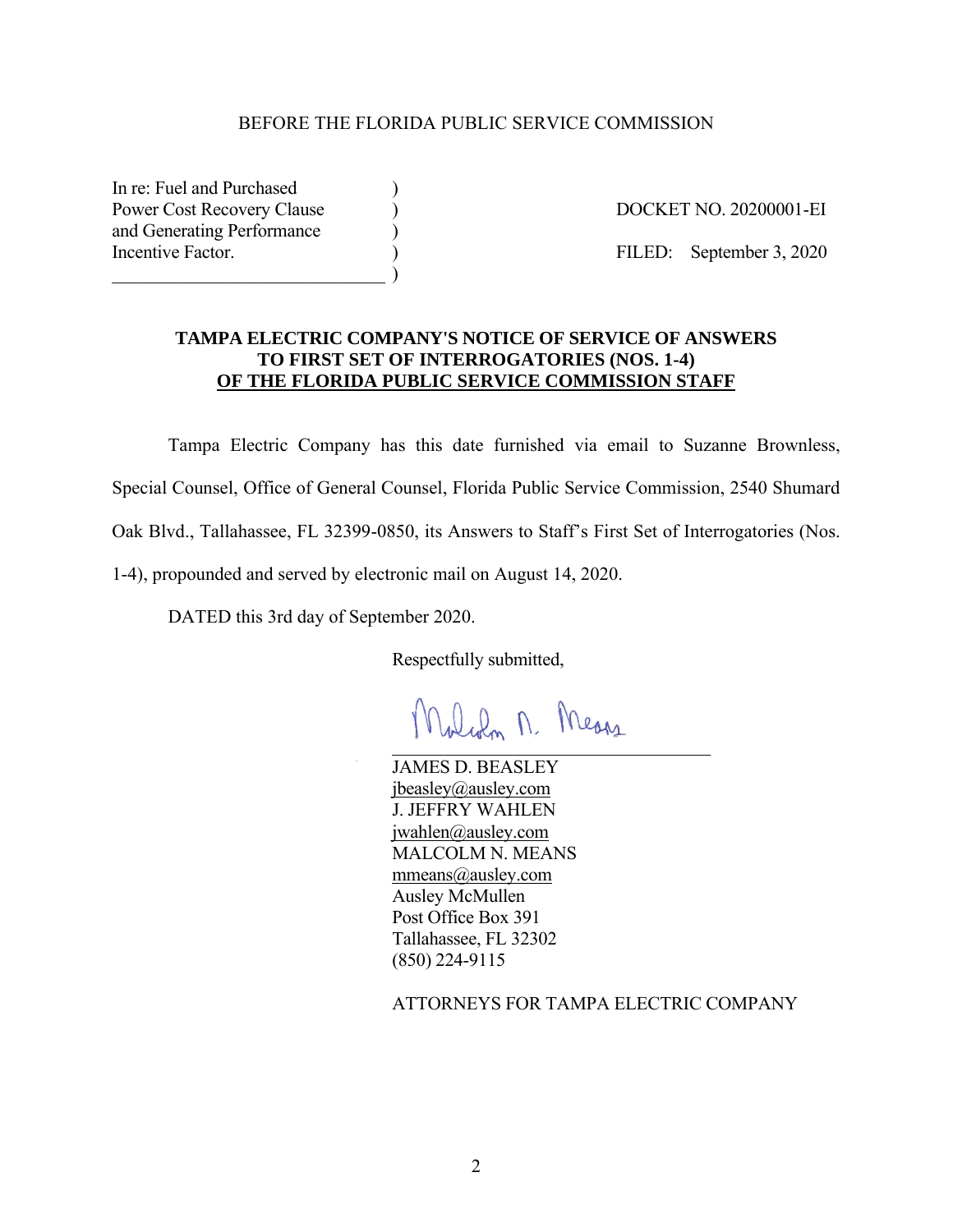#### **CERTIFICATE OF SERVICE**

I HEREBY CERTIFY that a true and correct copy of the foregoing Notice of Service, filed on behalf of Tampa Electric Company, has been furnished by electronic mail on this 3rd day of September 2020 to the following:

Ms. Suzanne Brownless Office of the General Counsel Florida Public Service Commission 2540 Shumard Oak Boulevard Tallahassee, FL 32399-0850 sbrownle@psc.state.fl.us

Ms. Patricia A. Christensen Mr. J. R. Kelly Thomas A. (Tad) David Mireille Fall-Fry Stephanie A. Morse Charles J. Rehwinkel Office of Public Counsel 111 West Madison Street – Room 812 Tallahassee, FL 32399-1400 christensen.patty@leg.state.fl.us kelly.jr@leg.state.fl.us david.tad@leg.state.fl.us fall-fry.mireille@leg,state,fl.us morse.stephanie@leg.state.fl.us rehwinkel.charles@leg.state.fl.us

Ms. Dianne M. Triplett Duke Energy Florida 299 First Avenue North St. Petersburg, FL 33701 Dianne.triplett@duke-energy.com FLRegulatoryLegal@duke-energy.com

Mr. Matthew R. Bernier Senior Counsel Duke Energy Florida 106 East College Avenue, Suite 800 Tallahassee, FL 32301-7740 Matthew.bernier@duke-energy.com Ms. Beth Keating Gunster, Yoakley & Stewart, P.A. 215 S. Monroe St., Suite 601 Tallahassee, FL 32301 bkeating@gunster.com

Maria Moncada David M. Lee Florida Power & Light Company 700 Universe Boulevard Juno Beach, FL 33408-0420 maria.moncada@fpl.com david.lee@fpl.com

Mr. Kenneth Hoffman Vice President, Regulatory Relations Florida Power & Light Company 215 South Monroe Street, Suite 810 Tallahassee, FL 32301-1859 ken.hoffman@fpl.com

Mr. Mike Cassel Regulatory and Governmental Affairs Florida Public Utilities Company Florida Division of Chesapeake Utilities Corp. 1750 SW 14th Street, Suite 200 Fernandina Beach, FL 32034 mcassel@fpuc.com

Mr. Russell A. Badders Vice President & Associate General Counsel Gulf Power Company One Energy Place Pensacola FL 32520 russell.badders@nexteranergy.com